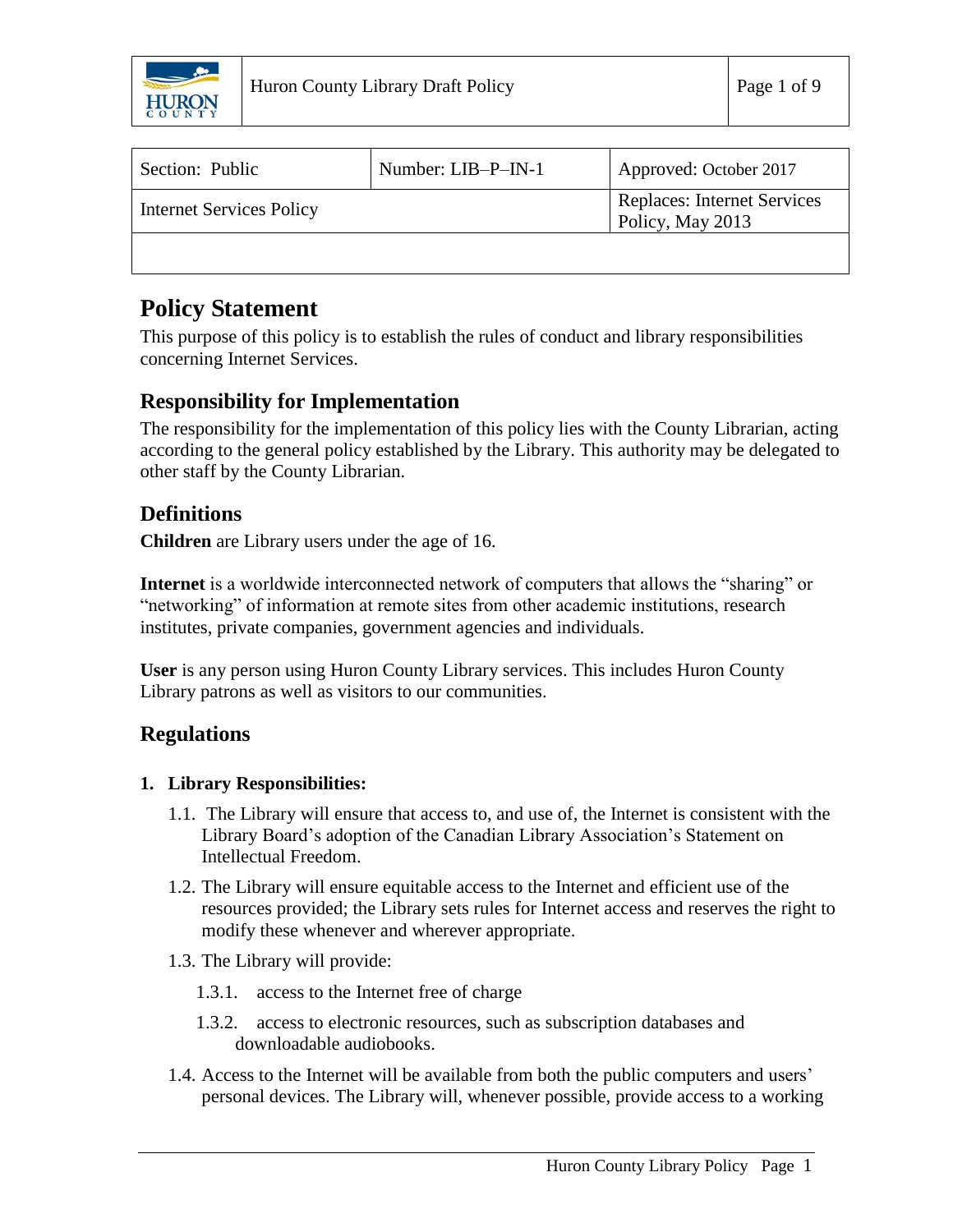

WiFi signal. If a device is unable to connect, yet staff are able to test the signal and prove it is functioning, staff are not liable for making sure all devices are able to connect to said signal.

- 1.5. The Library reserves the right to set time limits or ask users to limit their time on the public computers. The staff reserves the right to adjust computer time and scheduling as necessary.
- 1.6. Huron County Library does not limit access to Internet content but reserves the right to limit Internet access in children's areas that are not readily supervised by staff.
- 1.7. Users should view the use of the computers for Internet access in the same way as they view the use of the general collection, that is, they are shared resources.
- 1.8. User-created files will not be saved on the Library's computers. Files that are saved will be removed. Users may store files on personal removable storage media.
- 1.9. User-supplied software shall not be installed on the Library's computers, and users may not modify or reconfigure software installed on the Library's computers.
- 1.10. Library staff are active intermediaries between users and Internet resources and are essential to the provision of relevant, accessible, high quality library services. Staff will support the user in effective, efficient and responsible use of the Library Internet service. Staff can help users determine the reliability, currency and accuracy of sites accessed on the Internet.
- 1.11. The Library's wireless network is not secure; the Library cannot guarantee the safety of traffic across its wireless network. The Library does not assume any responsibility for the configuration, security or files on personal devices, resulting from connection to the wireless network. Users should be aware that information sent to or from their device can be captured by anyone else with a wireless device and appropriate software.
- 1.12. Library staff will advise users of appropriate conduct as required and state consequences of not following the rules of conduct should unacceptable behaviour continue or be repeated. Huron County Library Internet Services Policy User Responsibilities will be posted in the branches is found in Appendix C.

#### **2. User Responsibilities:**

- 2.1. Users will be required to accept/acknowledge the Internet Services Policy User Responsibilities when signing on to the public access computers to access.
- 2.2. Users are responsible for determining the reliability, currency and accuracy of sites accessed and information found using the Internet.
- 2.3. Users are responsible for respecting the rights of others when accessing Internet sites in library space. Users must be aware that library computer workstations are in public areas shared by people of all ages and sensibilities. Some content is age inappropriate for children. Some content may be offensive, objectionable and/or intimidating to other Library customers and/or staff.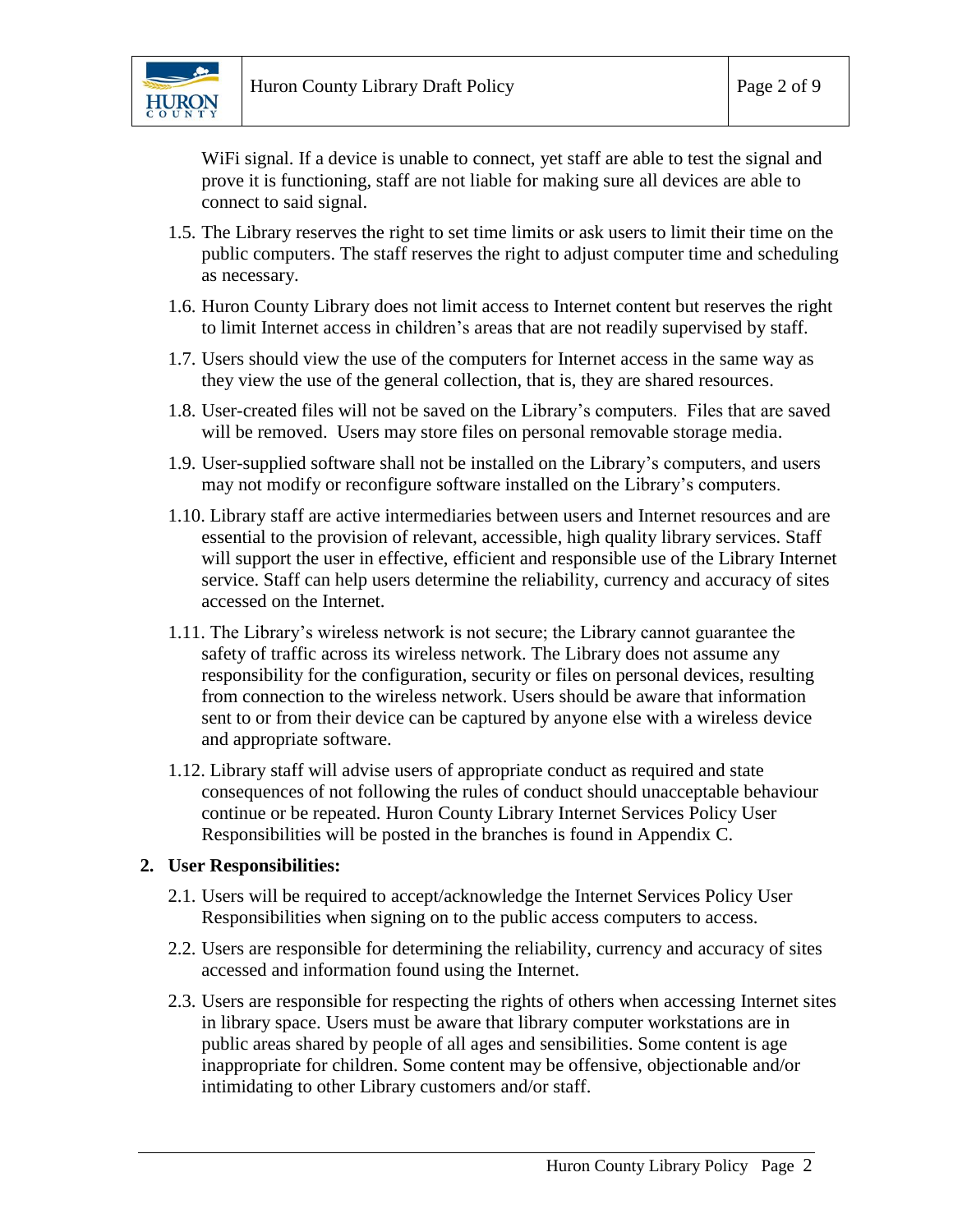

- 2.4. In using the Internet or the wireless network, users are subject to federal, provincial and municipal legislation related to Internet use, including provisions of the Criminal Code. Library computers and access may NOT be used:
	- 2.4.1. To access sites or transmit materials which violate any Canadian legislation such as defamatory, discriminatory or obscene materials;
	- 2.4.2. To display overt sexual images;
	- 2.4.3. To send fraudulent, harassing or obscene messages;
	- 2.4.4. For illegal, actionable or criminal purposes or to seek access to unauthorized areas is prohibited. Examples of such illegal activities include, but are not limited to, harassment or stalking, libel, illegal commerce or solicitation, "hacking" or tampering with other computer systems, viewing, downloading and/or printing child pornography.
- 2.5. Users must be aware that the Internet, as well as the wireless Internet access, is not a secure medium and that third parties may be able to obtain information about their activities or themselves. Users are responsible for any fees, losses or damages that occur as a result of any online transactions they conduct on the Internet. The Library assumes no responsibility for the security and privacy of online transactions, nor is the Library responsible for any damages sustained while using the library's wireless network.
- 2.6. Users who deliberately violate the rules may have their library privileges suspended.

#### **3. Use by Children:**

- 3.1. Children may access all information and use all facilities provided by the Huron County Library.
- 3.2. The Library will ensure that children's access to the Internet is consistent with the policy on Children's Services, the Canadian Library Association's Statement on Intellectual Freedom, and any federal, provincial and municipal legislation.
- 3.3. Children under 12 years of age should have a parent/guardian/adult/caregiver/teacher (16 years of age or older) present when using library public access computers. It is expected that children aged 12 years and up will have a library card, may visit the library alone, and may use library equipment.
- 3.4. It is the right and responsibility of parents and guardians to monitor and determine their children's access to materials and resources, including the Internet. The Library accepts no responsibility for enforcing restrictions which a parent or guardian places on a child's use of the Internet resources.

#### **4. Consequences of Improper Use**:

- 4.1. Illegal use will be reported to the police.
- 4.2. Any person violating the Library Internet Services Policy risks suspension of Library privileges, exclusion from the Library for a period of time, banning and/or prosecution.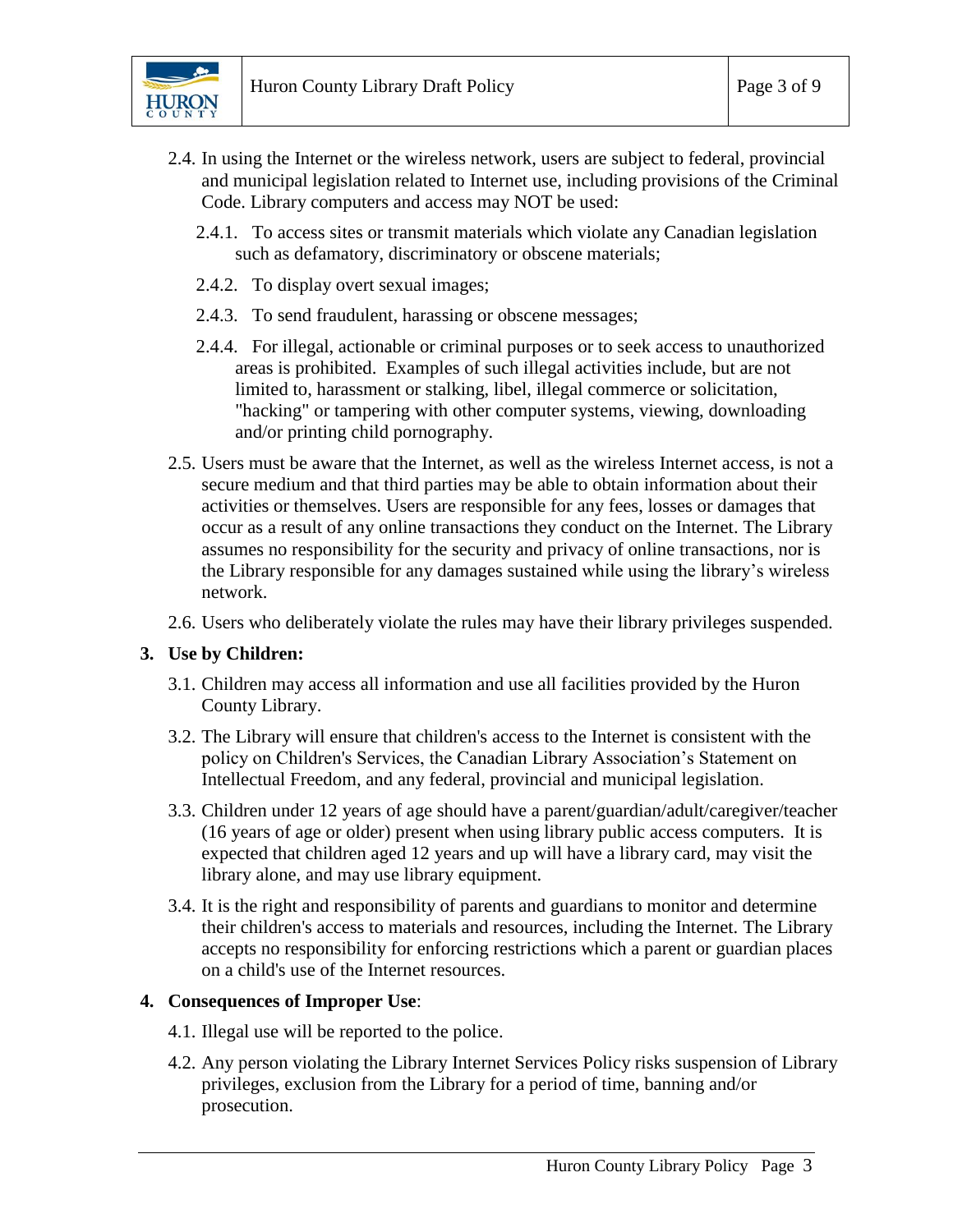

4.3. Misuse or abuse of computers or programs is not acceptable. In the case of staff and volunteers, the County of Huron Internet Access and Acceptable Use policy will be implemented.

### **Related Documents**

Ontario. *Public Libraries Act*, R.S.O. 1990, Chap. P 44 Section 23 (4)

Ontario. *Municipal Freedom of Information and Protection of Privacy Act* R.S.O. 1990, Chap. M 56

Ontario Library Association Statement on Intellectual Rights and Freedoms (Appendix A) Canadian Federation of Library Associations Statement on Intellectual Freedom (Appendix B)

Canadian Federation of Library Associations Public Access to the Internet Position Statement (Appendix C)

County of Huron Internet Access and Acceptable User Policy

Rules of Conduct

Children and Young Adult's Services Policy

Internet Services Policy User Responsibilities (Appendix D)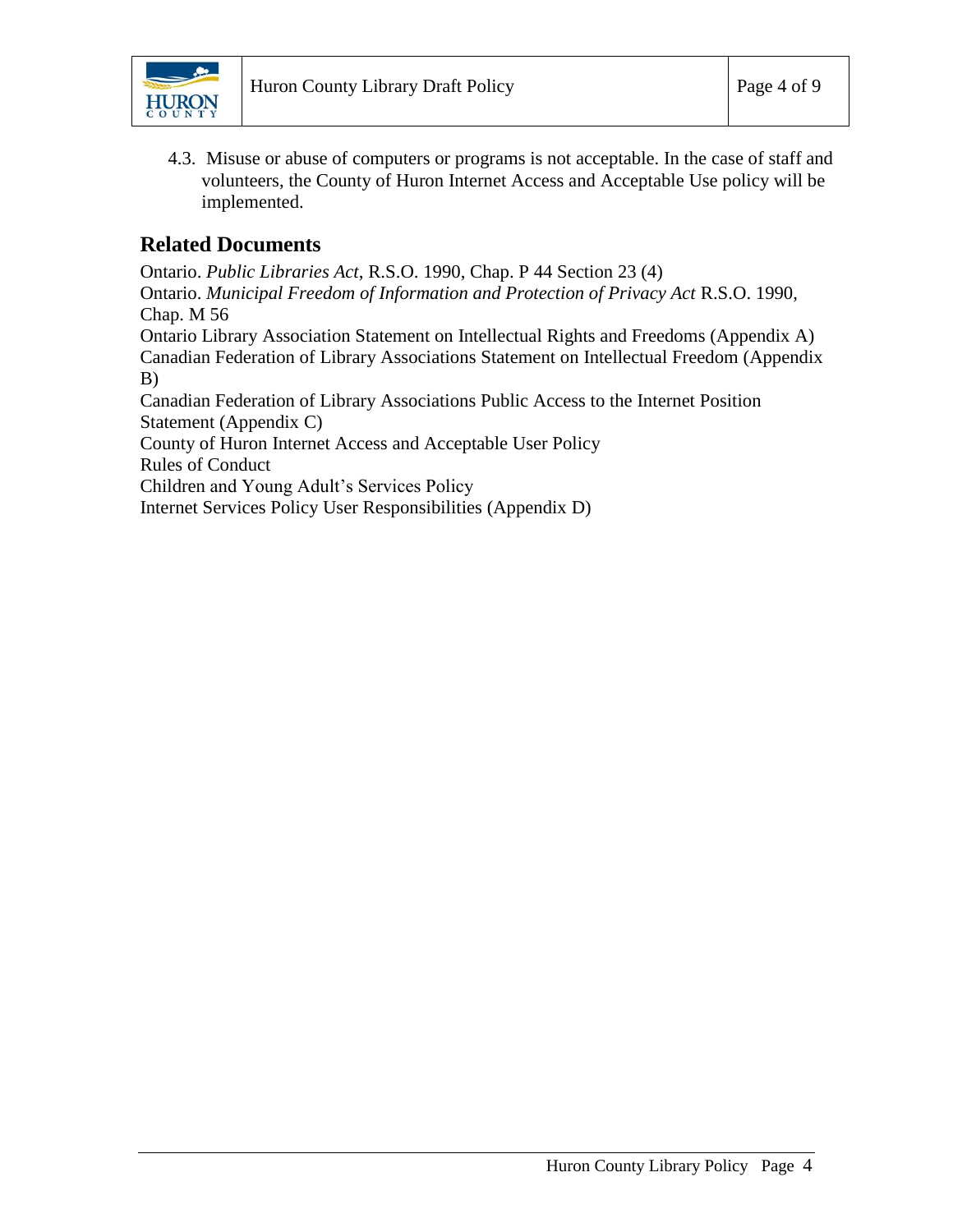

# **Appendix A**

# **Intellectual Rights & Freedoms**

All selections must respect the principles of intellectual freedom expressed in the Ontario Library Association's Statement on the Intellectual Rights of the Individual Endorsed by the membership of the OLA at the 96th Annual General Meeting, 1998.

### **ONTARIO LIBRARY ASSOCIATION STATEMENT ON THE INTELLECTUAL RIGHTS OF THE INDIVIDUAL**

In affirming its commitment to the fundamental rights of intellectual freedom, the freedom to read and freedom of the press, as embodied in the Canadian Charter of Rights and Freedoms, the Ontario Library Association declares its acceptance of the following propositions:

- 1. That the provision of library service to the public is based upon the right of the citizen, under the protection of the law, to judge individually on questions of politics, religion and morality.
- 2. That intellectual freedom requires freedom to examine other ideas and other interpretations of life than those currently approved by the local community or by society in general, and including those ideas and interpretations which may be unconventional or unpopular.
- 3. That freedom of expression includes freedom for a creator to depict what is ugly, shocking and unedifying in life.
- 4. That free traffic in ideas and opinions is essential to the health and growth of a free society and that the freedom to read, listen and view is fundamental to such free traffic.
- 5. That it is the responsibility of libraries to maintain the right of intellectual freedom and to implement it consistently in the selection of books, periodicals, films, recordings, other materials, and in the provision of access to electronic sources of information, including access to the internet.
- 6. That it is therefore part of the library's service to its public to resist any attempt by any individual or group within the community it serves to abrogate or curtail access to information, the freedom to read, view and listen by demanding the removal of, or restrictions to library information sources in any format.
- 7. That it is equally part of the library's responsibility to its public to ensure that its selection of material is not unduly influenced by the personal opinions of the selectors, but determined by the application of generally accepted standards of accuracy, style and presentation.

Approved, OLA Board of Directors, December 2003

Reaffirmed, OLA Board of Directors, December 2005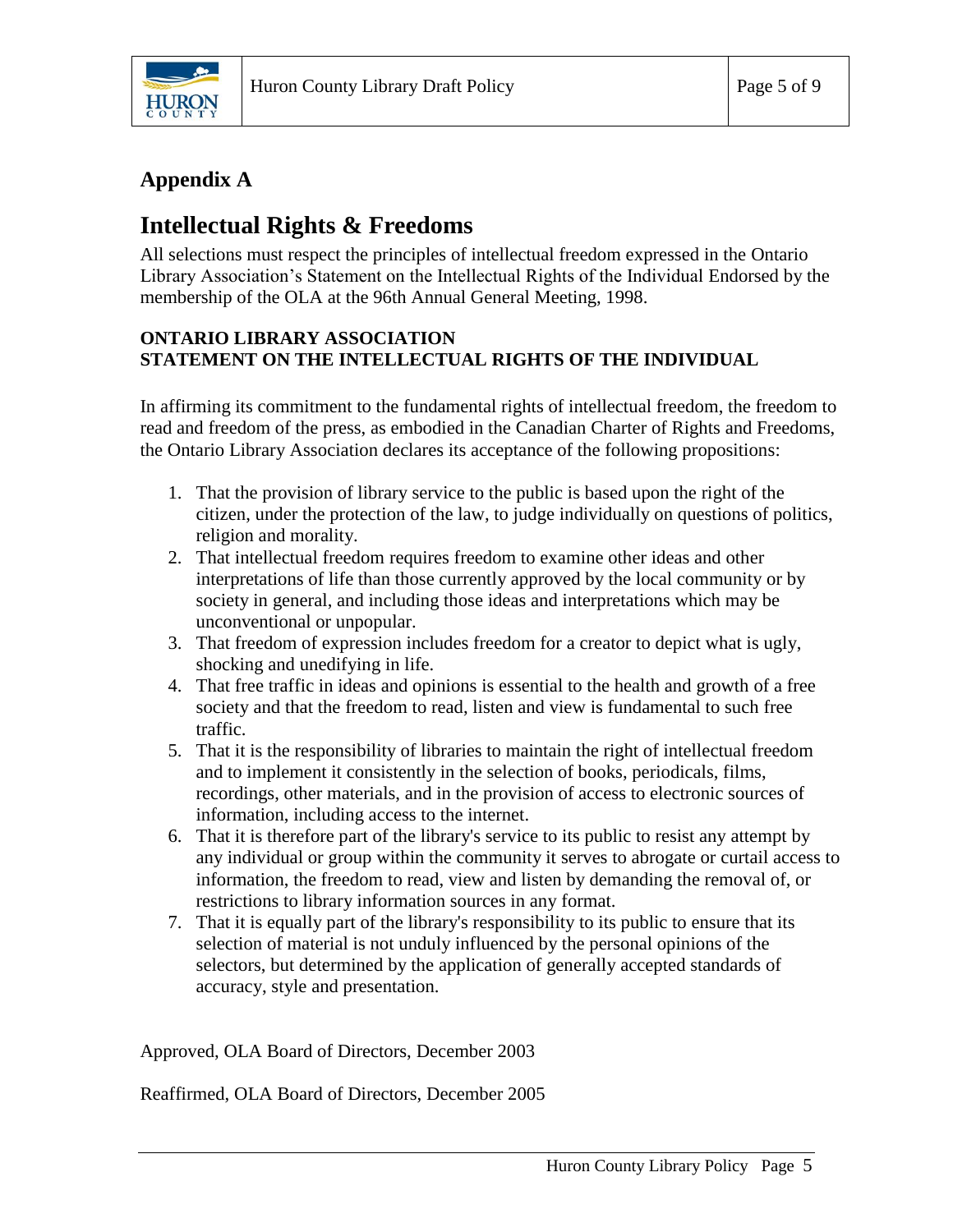

# **Appendix B**

# **Statement on Intellectual Freedom and Libraries**

Approval History: ~ June 27, 1974 Amended November 17, 1983; November 18, 1985; and September 27, 2015

The Canadian Federation of Library Associations recognizes and values the Canadian Charter of Rights and Freedoms as the guarantor of the fundamental freedoms in Canada of conscience and religion; of thought, belief, opinion, and expression; of peaceful assembly; and of association.

The Canadian Federation of Library Associations supports and promotes the universal principles of intellectual freedom as defined in the Universal Declaration of Human Rights, which include the interlocking freedoms to hold opinions and to seek, receive and impart information and ideas through any media and regardless of frontiers.

In accordance with these principles, the Canadian Federation of Library Associations affirms that all persons in Canada have a fundamental right, subject only to the Constitution and the law, to have access to the full range of knowledge, imagination, ideas, and opinion, and to express their thoughts publicly. Only the courts may abridge free expression rights in Canada.

The Canadian Federation of Library Associations affirms further that libraries have a core responsibility to support, defend and promote the universal principles of intellectual freedom and privacy.

The Canadian Federation of Library Associations holds that libraries are a key institution in Canada for rendering expressive content accessible and affordable to all. Libraries are essential gateways for all persons living in Canada to advance themselves through literacy, lifelong learning, social engagement, and cultural enrichment.

Libraries have a core responsibility to safeguard and facilitate access to constitutionally protected expressions of knowledge, imagination, ideas, and opinion, including those which some individuals and groups consider unconventional, unpopular or unacceptable. To this end, in accordance with their mandates and professional values and standards, libraries provide, defend and promote equitable access to the widest possible variety of expressive content and resist calls for censorship and the adoption of systems that deny or restrict access to resources.

Libraries have a core responsibility to safeguard and foster free expression and the right to safe and welcoming places and conditions. To this end, libraries make available their public spaces and services to individuals and groups without discrimination.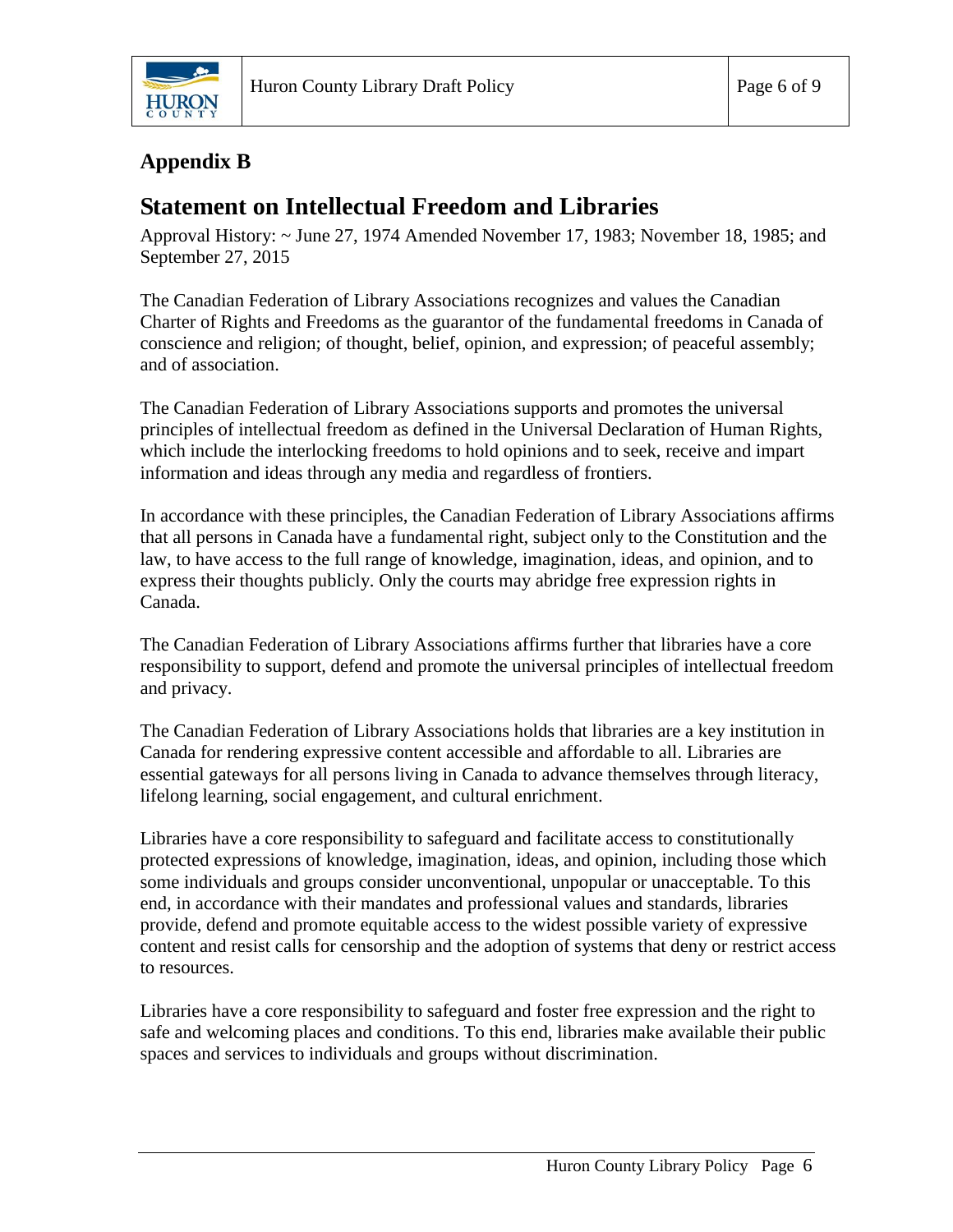

Libraries have a core responsibility to safeguard and defend privacy in the individual's pursuit of expressive content. To this end, libraries protect the identities and activities of library users except when required by the courts to cede them.

Furthermore, in accordance with established library policies, procedures and due process, libraries resist efforts to limit the exercise of these responsibilities while recognizing the right of criticism by individuals and groups.

Library employees, volunteers and employers as well as library governing entities have a core responsibility to uphold the principles of intellectual freedom in the performance of their respective library roles.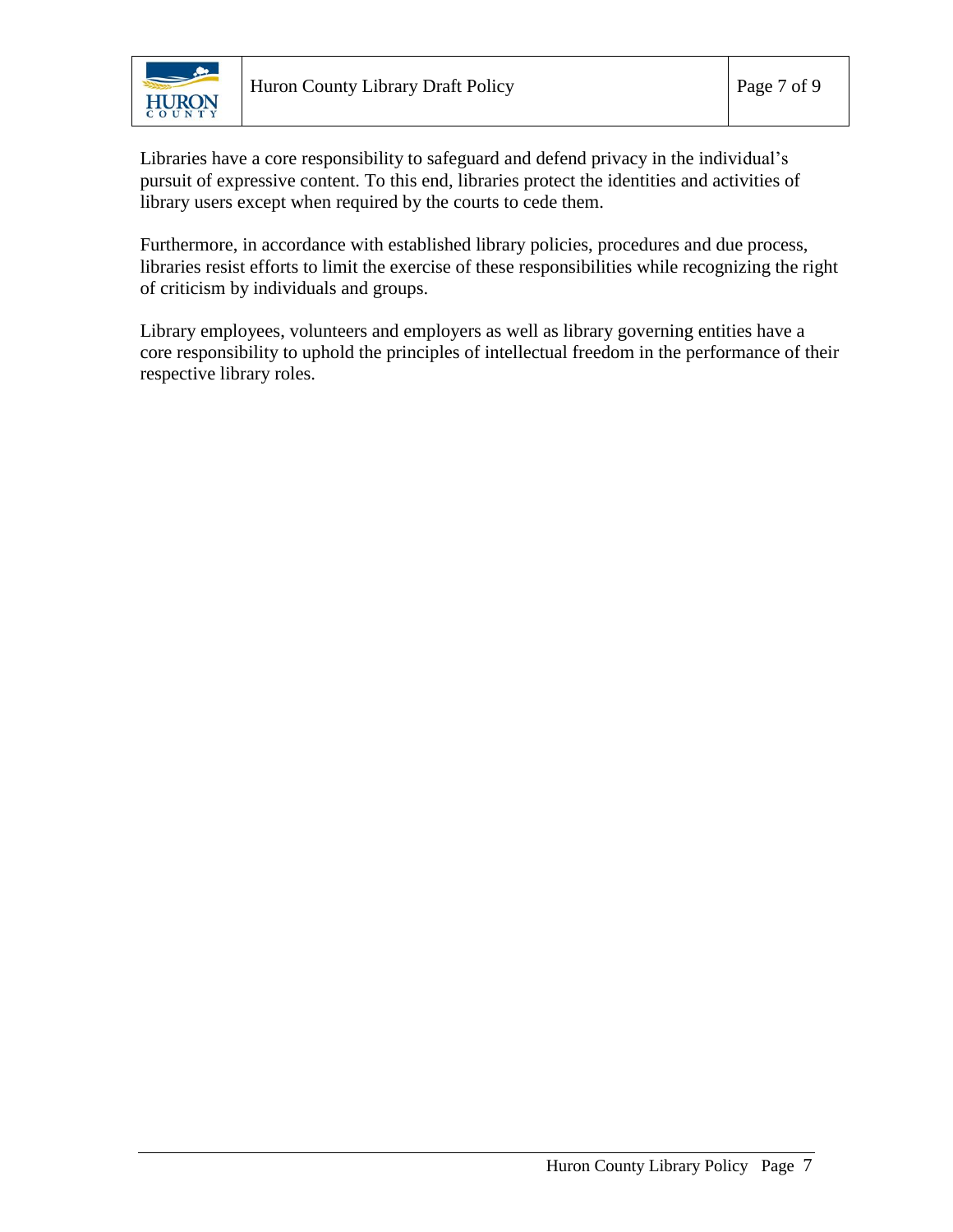

# **Appendix C**

### **Public Access to the Internet Position Statement**

Acknowledgment - Canadian Library Association (CLA): February 24, 2015

Canadians visit public libraries every day to use public computers to access the internet, to connect to WiFi with their mobile devices, and to obtain assistance from library staff. They come to access government services, to reach out to their friends and families via email and social media, to research health information, to explore new opportunities and to learn. Canadians find support from library staff with their information and technology needs, whether they're learning to use a computer or access email for the first time, finding out how to protect themselves online when using social media, or researching an area of personal interest.

While Statistics Canada found in 2012 that 83% of Canadians had internet access from computers at home or could afford mobile devices with data plans, nearly 1 in 5 depended on free public access at libraries, retail and community locations to connect. Access is tied to income, and just 58% of Canadians in the lowest income quartile had access to the internet at home in 20[1](http://cfla-fcab.ca/en/programs/guidelines-and-position-papers/public-access-to-the-internet-position-statement/#fn1)2.<sup>1</sup> Affordability continues to improve, however, many continue to depend on free public access to help them bridge the digital divide.

A number of media reports on Canada's Bill C-51, the Anti-Terrorism Act 2015, have incorrectly reported that Canadian public library computers protect people participating in criminal activity. The Federation wholeheartedly refutes this notion.

Public libraries use software to ensure that private health, banking, and personal information of Canadians using library computers will not be compromised when the next individual logs on. Such software also ensures that each individual's passwords and browsing history remain private. The choice to access the internet in a public facility does not lessen the importance of protecting personal information while online. The Federation maintains that the privacy and freedom of law-abiding citizens should not be compromised. As Canadians discuss Bill C-51, the Anti-Terrorism Act, The Federation remains committed to promoting public libraries' role in providing free and safe access to the Internet. Public libraries' internet use policies consistently reinforce that illegal activities are not permitted on library computers and library staff across the country continue to cooperate with law enforcement as required.

The Federation encourages anyone with questions about managing internet use in libraries to contact their local public library for more information.

1. Statistics Canada. Table 358-0167 – Canadian Internet use survey, household access to the Internet at home, by household income quartile, Canada and provinces, occasional (percent), CANSIM (database). (accessed: 2015-02-16)  $\triangleq \square$